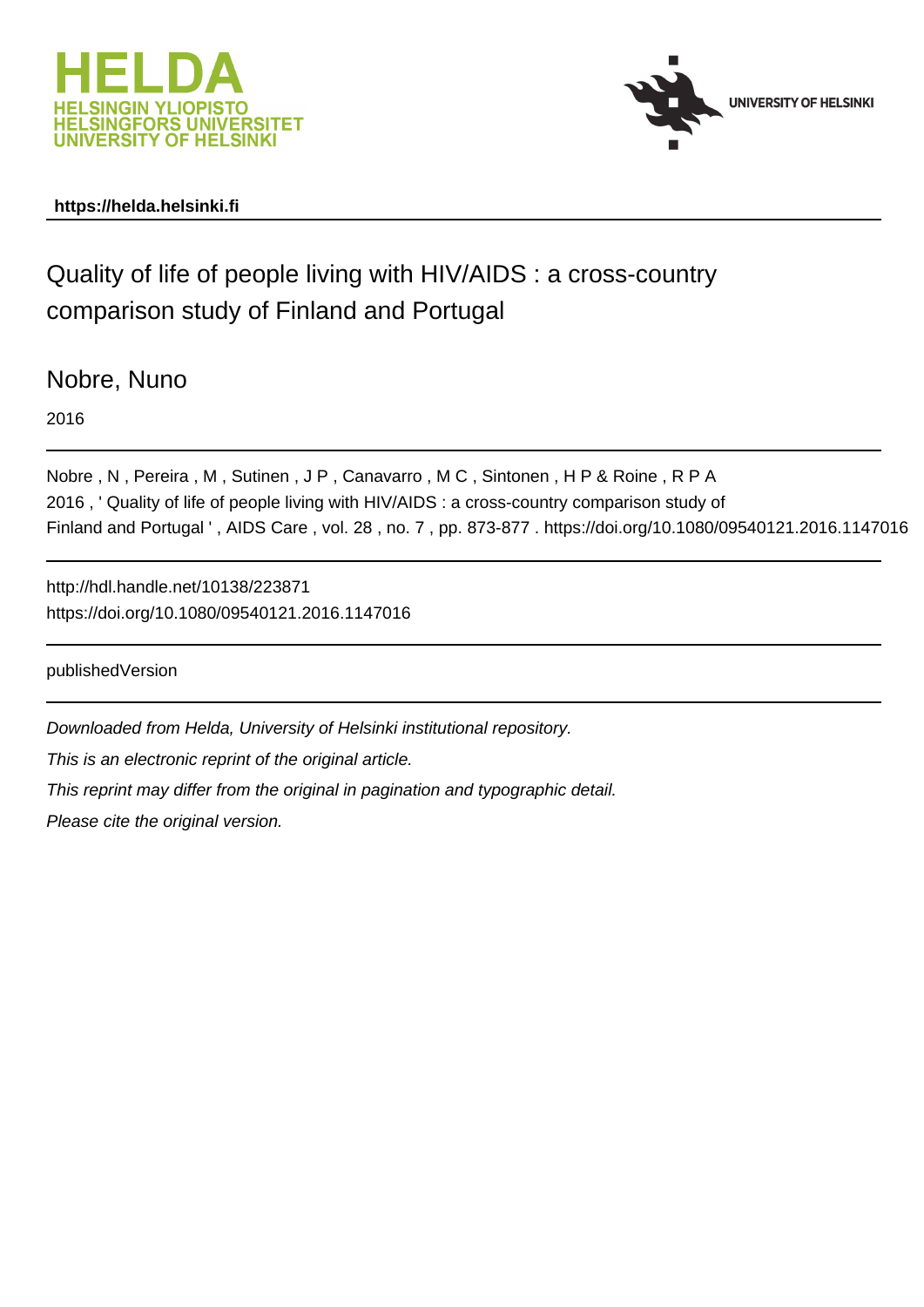



**ISSN: 0954-0121 (Print) 1360-0451 (Online) Journal homepage:<http://www.tandfonline.com/loi/caic20>**

# **Quality of life of people living with HIV/AIDS: a cross-country comparison study of Finland and Portugal**

**Nuno Nobre, Marco Pereira, Jussi Sutinen, Maria Cristina Canavarro, Harri Sintonen & Risto P. Roine**

**To cite this article:** Nuno Nobre, Marco Pereira, Jussi Sutinen, Maria Cristina Canavarro, Harri Sintonen & Risto P. Roine (2016) Quality of life of people living with HIV/AIDS: a cross-country comparison study of Finland and Portugal, AIDS Care, 28:7, 873-877, DOI: [10.1080/09540121.2016.1147016](http://www.tandfonline.com/action/showCitFormats?doi=10.1080/09540121.2016.1147016)

**To link to this article:** <http://dx.doi.org/10.1080/09540121.2016.1147016>



Published online: 17 Feb 2016.

[Submit your article to this journal](http://www.tandfonline.com/action/authorSubmission?journalCode=caic20&page=instructions)  $\mathbb{Z}$ 

**III** Article views: 69



 $\overline{\mathbf{Q}}$  [View related articles](http://www.tandfonline.com/doi/mlt/10.1080/09540121.2016.1147016)  $\mathbf{C}$ 

 $\bigcirc$  [View Crossmark data](http://crossmark.crossref.org/dialog/?doi=10.1080/09540121.2016.1147016&domain=pdf&date_stamp=2016-02-17) $\mathbb{Z}$ 

Full Terms & Conditions of access and use can be found at <http://www.tandfonline.com/action/journalInformation?journalCode=caic20>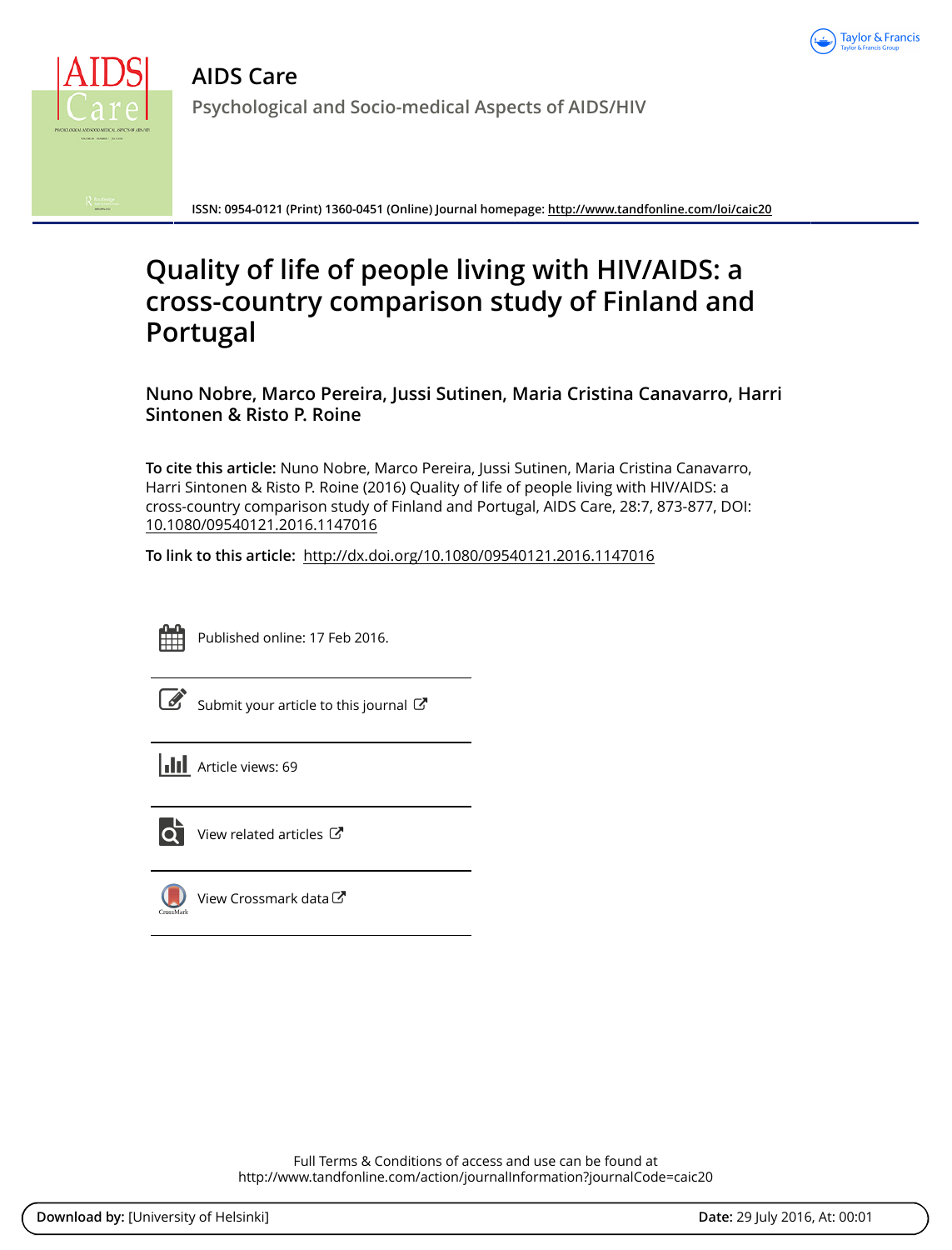# <span id="page-2-0"></span>Quality of life of people living with HIV/AIDS: a cross-country comparison study of Finland and Portugal

Nuno Nobre<sup>a</sup>[,](http://orcid.org/0000-0002-6086-2329) Marco Pereira<sup>b</sup> <sup>®</sup>, Jussi Sutinen<sup>c</sup>, Maria Cristina Canavarro<sup>b</sup>, Harri Sintonen<sup>a</sup> and Risto P. Roine<sup>d,e</sup>

<sup>a</sup>Department of Public Health, Faculty of Medicine, University of Helsinki, Helsinki, Finland; <sup>b</sup>Faculty of Psychology and Educational Sciences, University of Coimbra, Coimbra, Portugal; <sup>c</sup>Infectious Disease Clinic, Inflammation Center, University of Helsinki and Helsinki University Hospital, Helsinki, Finland; <sup>d</sup>Research Centre for Comparative Effectiveness and Patient Safety, University of Eastern Finland, Kuopio, Finland; <sup>e</sup>Division of infectious diseases, Inflammation Center, University of Helsinki and Helsinki University Hospital, Helsinki, Finland

#### **ABSTRACT**

The premises underlying the development of the World Health Organization Quality of Life (WHOQOL) instruments provide a convincing rationale for comparing quality of life (QoL) across countries. The aim of the present study was to compare the QoL of patients living with HIV infection in Finland and in Portugal, and to examine the contribution of the QoL domains to the overall QoL in these two countries. The sample comprised 453 patients from Finland (76.3% male; mean age  $= 46.50$ ) and 975 from Portugal (69.2% male; mean age  $= 40.98$ ), all living with HIV. QoL data were collected by use of the WHOQOL-HIV-Bref questionnaire. Significant country differences were found in QoL domains and specific facets. Patients from Finland reported markedly higher scores on all six QoL domains and general facet, than did their Portuguese counterparts. Regarding the specific facets of the WHOQOL-HIV-Bref, patients from Finland also reported significantly higher scores on 24 out of 29. The exceptions were dependence on medications and treatment, positive feelings, personal relationships, sexual activity, and on spirituality, religion and personal beliefs. Regression analyses showed that physical, psychological, and independence domains contributed to overall QoL among the Finnish patients ( $R^2$  = 0.63), whereas among the Portuguese, the domains significantly associated with overall QoL were physical, psychological, independence, and environment  $(R^2 = 0.48)$ . Country differences in QoL domains and specific facets may reflect sociocultural differences between southern and northern Europe.

# Introduction

In Europe, Finland and Portugal represent two differing countries regarding the prevalence and incidence of HIV infection (European Centre for Disease Prevention and Control/WHO Regional Office for Europe, [2013\)](#page-6-0) and epidemiological patterns (Directorate-General of Health [DGH], [2015;](#page-6-0) National Institute for Health and Welfare [THL], [2015](#page-6-0)). By the end of December 2015, 3516 cases of HIV infection were reported in Finland (THL, [2015\)](#page-6-0), of which 172 were diagnosed in 2015. In contrast, Portugal has one of the highest rates in Europe. By the end of 2014, there were 53,072 officially notified cases, of which 1220 were newly diagnosed cases (DGH, [2015](#page-6-0)).

Since mid-1990s, the mortality associated with HIV infection has decreased dramatically. However, the quality of life (QoL) of people living with HIV/AIDS (PLWHA) is an important topic across multiple cultures and societies (Drewes, Gusy, & Ruden, [2013\)](#page-6-0). Finding a reliable and valid questionnaire to assess the QoL of PLWHA cross-culturally is therefore essential for assessing the global impact of the disease (Skevington & O'Connell, [2003\)](#page-6-0). Recognising the significant impact of HIV on QoL, the World Health Organization Quality of Life in HIV Infection Group (WHOQOL-HIV Group) has developed a multi-dimensional instrument, the WHOQOL-HIV (WHOQOL-HIV Group, [2003](#page-6-0)) and later an abbreviated version, the WHOQOL-HIV-Bref (O'Connell & Skevington, [2012](#page-6-0)). Both questionnaires were validated in various cultural settings and proved to have acceptable psychometric properties (e.g., Hsiung et al., [2011;](#page-6-0) Pereira, Martins, Alves, & Canavarro, [2014](#page-6-0); Reychler, Caty, Vincent, Billo, & Yombi, [2013](#page-6-0); Zimpel & Fleck, [2007](#page-6-0)). According to Skevington and O'Connell [\(2003](#page-6-0)), the WHOQOL-HIV-Bref, compared to other HIV-specific instruments, is culturally more sensitive particularly regarding the methodology underlying its development, therefore enabling cross-cultural comparisons.

The aim of this study was to conduct a comparison of the QoL of PLWHA between two European countries with different socio-economic-cultural backgrounds,

#### © 2016 Taylor & Francis CONTACT Nuno Nobre 2 [nuno.nobre77@gmail.com](mailto:nuno.nobre77@gmail.com) **e** Haartman Hospital's Emergency Department, P.O Box 6569, FIN-00099 Helsinki, Finland

Received 4 September 2015 Accepted 22 January 2016

#### **KEYWORDS**

Cross-country comparison; HIV; quality of life; WHOQOL-HIV-Bref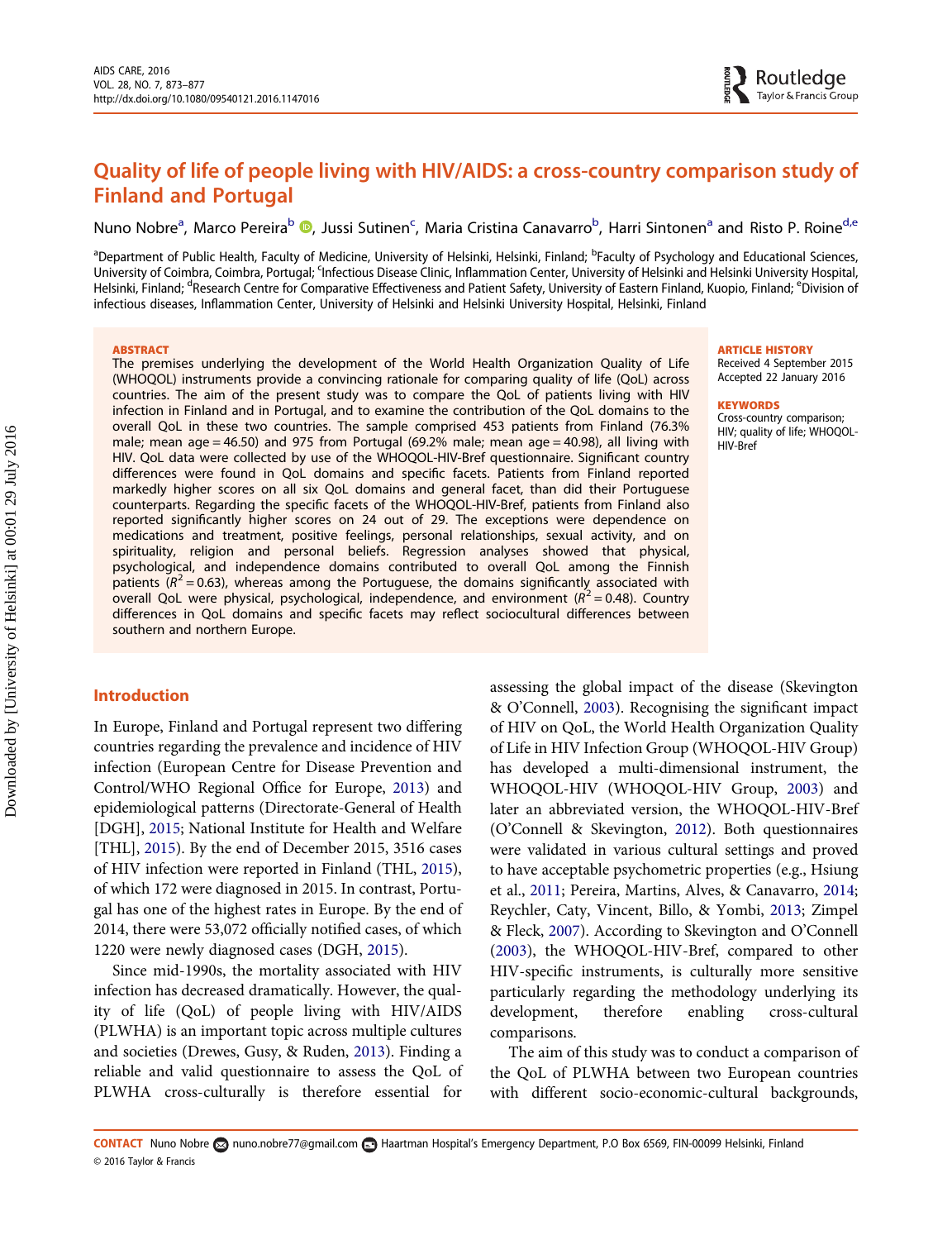<span id="page-3-0"></span>Portugal and Finland, and to identify the QoL domains contributing to overall QoL.

## Methods

#### Participants and procedure

In Finland, 550 patients were asked to participate. Fourteen participants refused and 83 who agreed to participate never returned the questionnaires. The final sample comprised 453 HIV-infected patients, who were followed up at the Infectious Disease Clinic of Helsinki University Hospital. Data collection occurred between June 2013 and October 2014. Participants were consecutively recruited either during their outpatient visits or during their visits to HIV/AIDS support groups (HIV Finland and The Finnish AIDS Council) or the Helsinki Deaconess Institute.

The sample from Portugal comprised 975 patients, recruited within a wider research project about the QoL and mental health of Portuguese HIV-infected patients. Participants were recruited by convenience in the departments of infectious diseases of 10 hospitals across the country between September 2007 and July 2008. The recruitment procedures are presented in more detail elsewhere (Canavarro & Pereira, [2012](#page-6-0)). Briefly, 1251 participants were initially recruited. Fifty-four participants who did not complete the entire set of questionnaires and one participant who self-identified as transgender were considered ineligible for the analysis. For this study, 221 patients were further excluded because of missing information in relevant HIV-related data (HIV stage, CD4 T-cell count, and anti-retroviral treatment).

In both countries, ethical approval was obtained from all institutions involved. All participants who agreed to participate provided informed consent.

#### **Measures**

The WHOQOL-HIV-Bref is a 31-item self-reported questionnaire that yields a multi-dimensional profile of scores across domains and facets (O'Connell & Skevington, [2012](#page-6-0)). The WHOQOL-HIV-Bref comprises six domains: physical, psychological, level of independence, social relationships, environment, and spirituality. These domains cover 29 specific facets of one question each. One additional facet (two questions) pertains to global QoL and general health. Individual items were rated on a 5-point scale, with higher scores indicating better QoL. All domain scores were transformed to reflect a 0-to-100 scale. Sociodemographic and HIV-related data were obtained by self-report and confirmed by medical records.

### Data analysis

Data were analysed with the Statistical Package for Social Sciences (IBM SPSS, version 20.0). Multivariate analysis of covariance was used to test for country differences on the primary study variables. Because these countries differed on demographic and HIV-related variables, analyses were carried out controlling for these. The contribution of QoL domains to overall QoL was evaluated by hierarchical multiple regression analyses, separately for each country, and adjusting for background variables. All predictors were examined for multicollinearity.

# **Results**

Most participants from Finland were male (76.3%), single (36.3%) or married/registered partnership (30.3%), employed (63.4%), and asymptomatic (72.1%). Men who have sex with men (MSM) was the most common mode of HIV transmission (54.8%). Participants from Portugal were mostly male (69.2%), unemployed/ not currently working (50.4%), single (44.0%), and asymptomatic (66.9%). Most participants (60.9%) were infected through sexual contact (of these, 9.6% reported MSM as mode of transmission) and 33.9% reported HIV acquisition through intravenous drug use [\(Table 1](#page-4-0)).

As regards QoL domains, and adjusting for sociodemographic and HIV-related variables, patients from Finland reported significantly higher scores on the six QoL domains and overall QoL than did their Portuguese counterparts, Wilks'  $\lambda = .83$ ;  $F(7, 1349) = 39.73$ ,  $p < .001$ ,  $\eta_{\rm p}^2 = .17$  [\(Table 2](#page-5-0)).

Regarding the 29 specific facets, participants from Finland reported significantly higher scores on 24. The exceptions were the following facets: dependence on medications and treatment, positive feelings, personal relationships, sexual activity, and spirituality [\(Table 3\)](#page-5-0).

Adjusting for background variables, the QoL domains that significantly contributed to overall QoL in Finland were physical, psychological, and independence domains, explaining 48% of the variance. For Portugal, the domains significantly associated with overall QoL were physical, psychological, independence, and environment. These domains explained 34% of the total variance. The models for Finland and Portugal are displayed in [Table 4](#page-5-0).

# **Discussion**

In this study, HIV-infected patients from Finland reported significantly higher scores in all QoL domains and in most of the specific facets of the WHOQOL-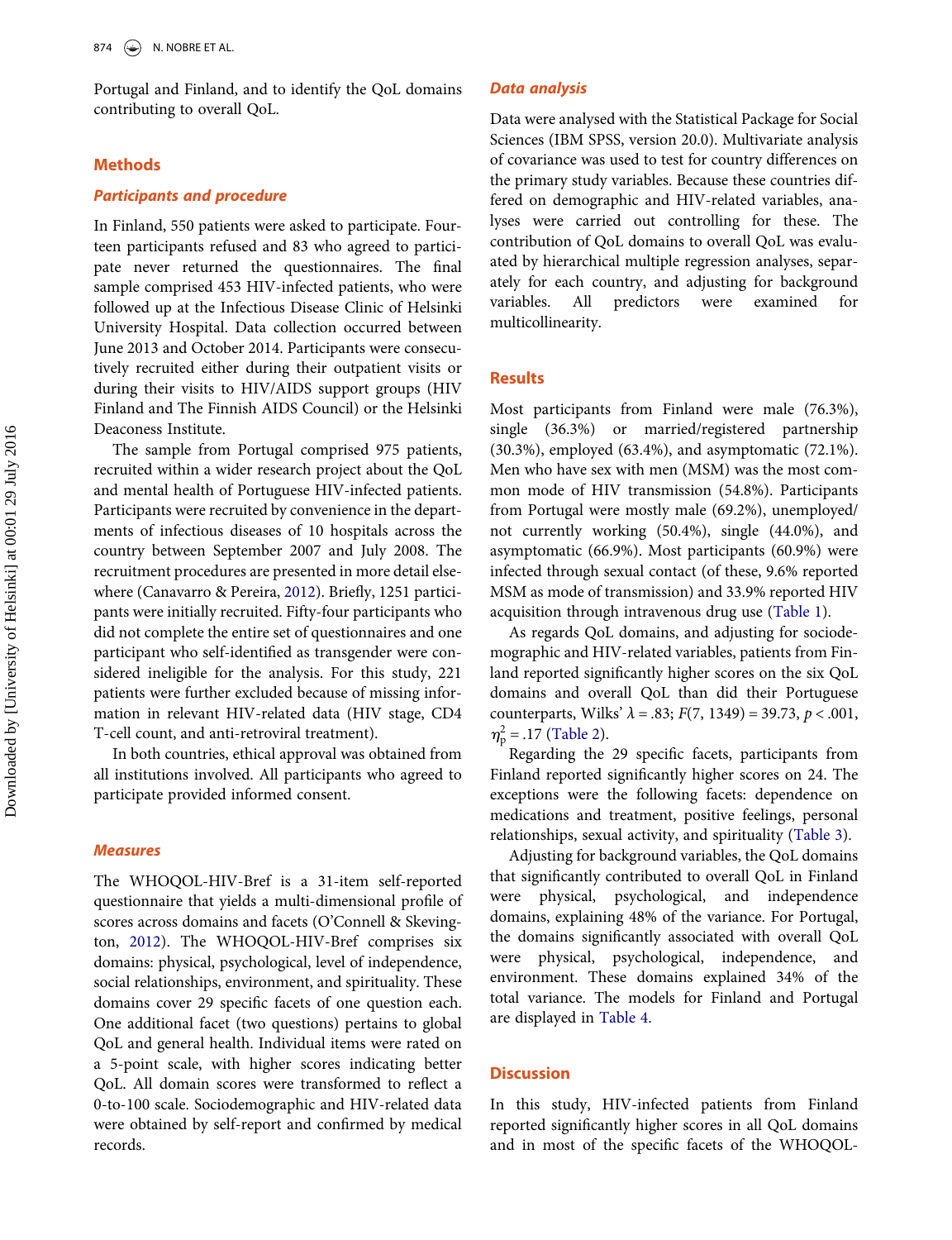|                                             | Finland<br>$(N = 453)$ | Portugal<br>$(N = 975)$ |            |            |
|---------------------------------------------|------------------------|-------------------------|------------|------------|
|                                             | n(%)                   | n(%)                    | $x^2$      | Cramer's V |
| Gender <sup>a</sup>                         |                        |                         | $7.61**$   | .07        |
| Male                                        | 342 (76.3)             | 675 (69.2)              |            |            |
| Female                                      | 106 (23.7)             | 300 (30.8)              |            |            |
| Employment status <sup>a</sup>              |                        |                         | 23.37***   | .12        |
| Employed                                    | 284 (63.4)             | 484 (49.6)              |            |            |
| Unemployed or not                           | 164 (36.6)             | 491 (50.4)              |            |            |
| currently working                           |                        |                         |            |            |
| Education <sup>a</sup>                      |                        |                         | 496.71***  | .41        |
| No education                                | 6(1.3)                 | 31(3.2)                 |            |            |
| $\leq$ 9 years                              | 67 (15)                | 735 (75.6)              |            |            |
| >9 years                                    | 375 (83.7)             | 206 (21.2)              |            |            |
| Marital status <sup>a</sup>                 |                        |                         | 26.63***   | .14        |
| Single                                      | 163 (36.3)             | 428 (44.0)              |            |            |
| Married/registered                          | 136 (30.3)             | 192 (19.8)              |            |            |
| partnership                                 |                        |                         |            |            |
| Co-habiting                                 | 73 (16.3)              | 131 (13.5)              |            |            |
| Separated/divorced                          | 69 (15.4)              | 186 (19.1)              |            |            |
| Widowed                                     | 8(1.8)                 | 35 (3.6)                |            |            |
| Mode of transmission <sup>a</sup>           |                        |                         | 390.82***  | .53        |
| Men who have sex                            | 245 (54.8)             | 92 (9.6)                |            |            |
| with men                                    |                        |                         |            |            |
| Heterosexual                                | 142 (31.8)             | 492 (51.3)              |            |            |
| transmission                                |                        |                         |            |            |
| Intravenous drug use                        | 29 (6.5)               | 325 (33.9)              |            |            |
| <b>Blood products</b>                       | 6(1.3)                 | 28 (2.9)                |            |            |
| Others/unknown                              | 25 (5.6)               | 22(2.3)                 |            |            |
| HIV stage <sup>a,b</sup>                    |                        |                         | $6.16*$    | .07        |
| Asymptomatic (CDC A)                        | 323 (72.1)             | 642 (66.9)              |            |            |
| Symptomatic (CDC B)                         | 54 (12.1)              | 111 (11.6)              |            |            |
| AIDS (CDC C)                                | 71 (15.8)              | 206 (21.5)              |            |            |
| Last CD4+ T-cell count <sup>a</sup>         |                        |                         | 133.60***  | .31        |
| <200 cells/mm <sup>3</sup>                  | 19 (4.3)               | 235 (24.1)              |            |            |
| 201-499 cells/mm <sup>3</sup>               | 147 (32.9)             | 409 (41.9)              |            |            |
| $>$ 500 cells/mm <sup>3</sup>               | 281 (62.9)             | 331 (33.9)              |            |            |
| On cART <sup>a</sup>                        |                        |                         | 75.91***   | .23        |
| Yes                                         | 424 (94.9)             | 737 (75.6)              |            |            |
| No                                          | 23 (5.1)               | 238 (24.4)              |            |            |
|                                             | Mean (SD)              | Mean (SD)               | Τ          | Cohen's d  |
| Age, years <sup>a</sup>                     | 46.5 (11.28)           | 41.0 (9.71)             | $8.95***$  | 0.52       |
| Last CD4+ T-cell count <sup>a</sup>         | 606 (262.4)            | 416 (278.7)             | $12.10***$ | 0.70       |
| Time since diagnosis,<br>years <sup>a</sup> | 10.6 (7.08)            | 7.8(5.13)               | $7.46***$  | 0.45       |

<span id="page-4-0"></span>Table 1. Sociodemographic and HIV-related characteristics of study participants.

<sup>a</sup>Numbers of patients for different variables do not add up to 453 or 975 due to missing values.<br><sup>b</sup>Centres for Disease Control (CDC) and Prevention HIV classification.

 $*p < .05$ .

 $* p < .01$ .

\*\*\* $p < .001$ 

HIV-Bref, than did patients from Portugal, even with adjustment for sociodemographic and HIV-related characteristics. Since these countries are mostly similar regarding treatment and care offered to PLWHA (e.g., free medications and outpatient care, social workers, psychological support), these results may reflect socioeconomic and cultural differences between these countries, well defined in the recent Human Development Report (United Nations Development Programme, [2013](#page-6-0)) and World Happiness Report 2015 (Helliwell, Layard, & Sachs, [2015\)](#page-6-0). In these reports, Finland outranks Portugal. Although both countries are considered very high in human development, Finland ranked on

the Human Development Index in 2012 at 21, and Portugal at 43. In the most recent World Happiness Report, Finland ranked as the world's sixth happiest country, while Portugal's rank was 88 (out of 158 countries). In the European Quality of Life Survey 2012 (Eurofound, [2013\)](#page-6-0), Finland also outscored Portugal in subjective well-being. It is plausible therefore that the differences observed in the general population may parallel the pattern among PLWHA.

Regarding the specific facets, the strongest differences were found on the facets of the environment domain. This seems to reflect the socio-economic differences between these countries, as shown by the high number of unemployed/not working participants and lower educational level of the Portuguese sample. Results in facets such as dependence on medications and treatment, personal relationships, sexual activity, and spirituality were comparable between Finland and Portugal, possibly because these dimensions may be less affected by socio-economic variables, and may reflect some similarities in relational (e.g., marital status) and diseaserelated characteristics. Because of the widespread use of anti-retroviral treatments, it is also likely that patients from both countries are satisfied with their health and social care services and/or interventions, and may feel healthier, and therefore less dependent on medical attention (hospital treatment, medical appointments) to function in daily life.

For both countries, the physical, psychological, and independence domains of QoL contributed significantly to the explanation of overall QoL. Theoretically, these results are consistent with the notion that physical and psychological dimensions impact QoL (Arnold et al., [2004\)](#page-6-0) and suggest that these dimensions are consistent across cultures. Among participants from Portugal, the environment domain also contributed significantly to overall QoL, reinforcing prior findings from the long version of the WHOQOL-HIV-Bref (Canavarro, Pereira, Simões, & Pintassilgo, [2011\)](#page-6-0) as well as findings from the Portuguese general population (Canavarro et al., [2007\)](#page-6-0).

This study is not without limitations. The convenience sample and the cross-sectional design limit the generalisation of these findings to the entire HIV populations in Finland and Portugal. However, it is worth mentioning that our participants did represent the national epidemiological patterns of HIV in both countries fairly well (DGS, [2015](#page-6-0); THL, [2015\)](#page-6-0). It is also noteworthy that the sample from Portugal was collected during 2008, a period that coincided with the beginning of the Portuguese economic crisis, perhaps inflating the socio-economic impact on QoL ratings; since this crisis is still a concern, these results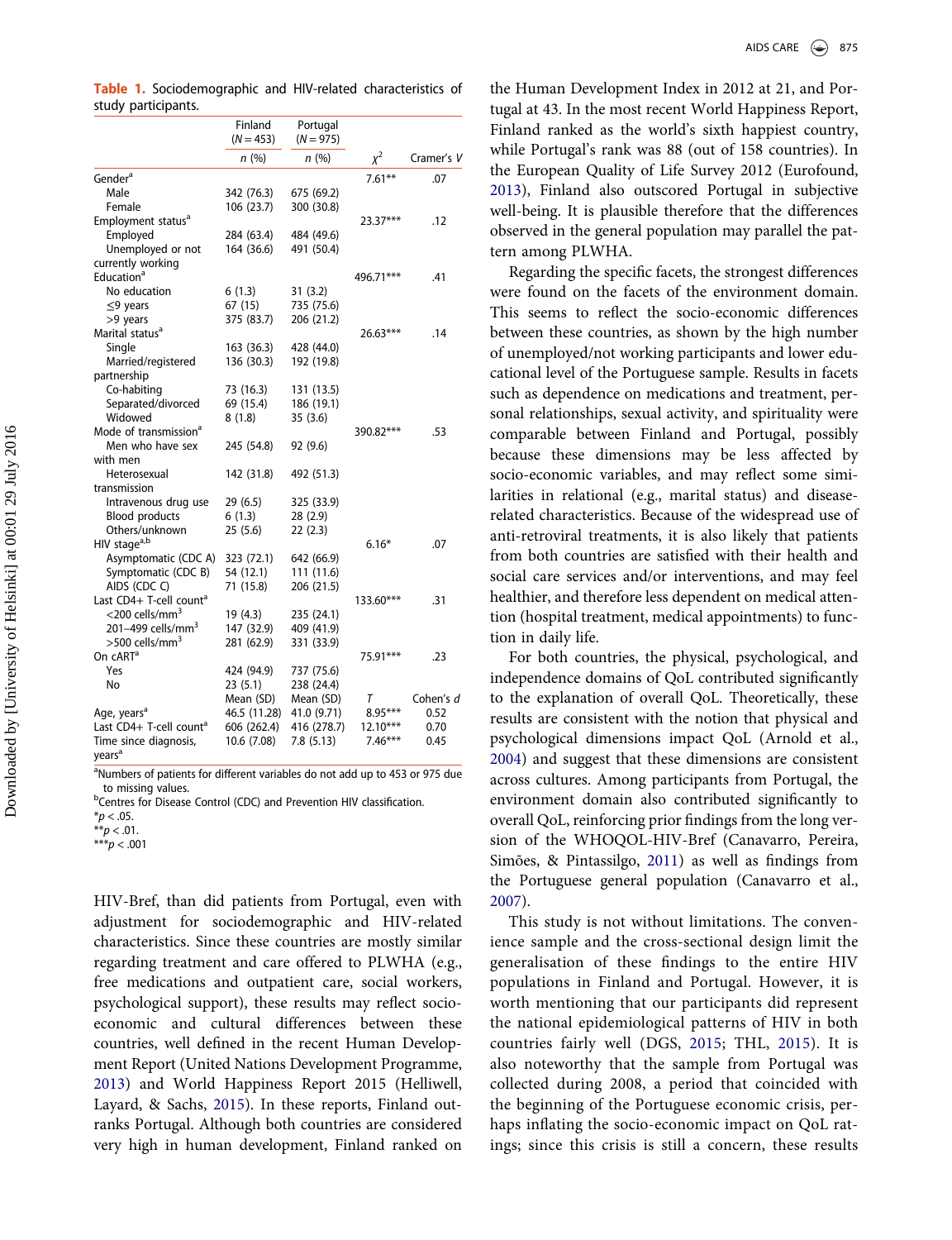<span id="page-5-0"></span>Table 2. Comparison of WHOQOL-HIV-Bref domains between Finland and Portugal.

|                       | Unadjusted           |                       |             |                                 | Adjusted for covariates <sup>b</sup> |                       |            |                  |
|-----------------------|----------------------|-----------------------|-------------|---------------------------------|--------------------------------------|-----------------------|------------|------------------|
| Domains <sup>a</sup>  | Finland<br>Mean (SE) | Portugal<br>Mean (SE) |             | $\eta_{\scriptscriptstyle D}^2$ | Finland<br>Mean (SE)                 | Portugal<br>Mean (SE) |            | $\eta_{\rm p}^2$ |
| Physical              | 75.88 (0.95)         | 63.71 (0.64)          | $112.35***$ | .07                             | 73.78 (1.19)                         | 64.96 (0.72)          | $31.86***$ | .02              |
| Psychological         | 71.21 (0.87)         | 58.90 (0.59)          | 136.87***   | .09                             | 68.38 (1.09)                         | 60.30(0.66)           | $31.83***$ | .02              |
| Level of independence | 75.86 (1.01)         | 64.14 (0.68)          | 93.23***    | .06                             | 71.01 (1.22)                         | 66.50 (0.74)          | $7.96***$  | .01              |
| Social relationships  | 68.52 (0.92)         | 60.61(0.62)           | $50.76***$  | .04                             | 66.41(1.15)                          | 61.83(0.69)           | $9.33***$  | .01              |
| Environment           | 77.96 (0.72)         | 56.06 (0.48)          | 641.56***   | .31                             | 73.27 (0.87)                         | 58.27 (0.53)          | 172.82***  | .11              |
| Spirituality          | 73.74 (0.97)         | 60.45(0.66)           | 127.99***   | .08                             | 73.28 (1.23)                         | 60.92 (0.74)          | 58.69***   | .04              |
| Overall OoL           | 70.54 (0.96)         | 52.94 (0.65)          | 232.62***   | .14                             | 65.50 (1.18)                         | 55.32 (0.71)          | 43.66***   | .03              |

<sup>a</sup>A higher score corresponds to a better QoL.

**bMultivariate analysis of variance adjusted for age, gender, employment status, education, marital status, mode of HIV transmission, time since HIV diagnosis, HIV** stage, CD4+ T-cell count, and cART.

\*\* $p < .01$ .

\*\*\* $p < .001$ .

may not be compromised. Furthermore, although health care is similar in both countries, we also cannot exclude the possibility that more recent treatment

Table 3. Comparison of WHOQOL-HIV-Bref-specific facets between Finland and Portugal (adjusted for covariates).<sup>a</sup>

|                                  | Finland     | Portugal    |             |                  |
|----------------------------------|-------------|-------------|-------------|------------------|
| Facets <sup>b</sup>              | Mean (SE)   | Mean (SE)   | F           | $\eta_{\rm p}^2$ |
| Domain 1 - Physical              |             |             |             |                  |
| Pain and discomfort              | 4.27 (0.07) | 3.99 (0.04) | $9.56**$    | .01              |
| Energy and fatigue               | 3.76 (0.06) | 3.38 (0.04) | 24.19***    | .02              |
| Sleep and rest                   | 3.44(0.07)  | 3.21(0.04)  | $6.05*$     | .00              |
| Symptoms of PLWHAsc,d            | 4.40 (0.07) | 3.77 (0.04) | 46.40***    | .03              |
| Domain 2 - Psychological         |             |             |             |                  |
| Positive feelings                | 3.64(0.06)  | 3.79 (0.04) | 3.77        | .00              |
| Cognition                        | 3.86 (0.06) | 3.32(0.03)  | 54.30***    | .04              |
| Body image and appearance        | 3.95 (0.06) | 3.52 (0.04) | $26.13***$  | .02              |
| Self-esteem                      | 3.67(0.06)  | 3.46 (0.04) | $6.39*$     | .01              |
| Negative feelings                | 3.60(0.06)  | 2.94(0.04)  | 65.03***    | .05              |
| Domain 3 - Level of independence |             |             |             |                  |
| Mobility                         | 4.24 (0.06) | 3.84(0.04)  | 27.45***    | .02              |
| Activities of daily living       | 3.82(0.06)  | 3.53(0.04)  | $13.94***$  | .01              |
| Dependence on medication         | 3.77 (0.07) | 3.82 (0.05) | 0.29        | .00              |
| or treatment                     |             |             |             |                  |
| Work capacity                    | 3.59(0.06)  | 3.41(0.04)  | $5.04*$     | .00              |
| Domain 4 - Social relationships  |             |             |             |                  |
| Personal relationships           | 3.70 (0.06) | 3.59 (0.04) | 2.11        | .00              |
| Social support                   | 3.83(0.06)  | 3.52(0.04)  | $15.71***$  | .01              |
| Sexual activity                  | 3.07 (0.07) | 3.08(0.04)  | 0.01        | .00              |
| Social inclusion <sup>c</sup>    | 4.05(0.06)  | 3.69(0.03)  | 25.74***    | .02              |
| Domain 5 - Environment           |             |             |             |                  |
| Physical safety and security     | 4.11 (0.06) | 3.29(0.03)  | 126.56***   | .09              |
| Home environment                 | 3.94 (0.06) | 3.62(0.04)  | $16.85***$  | .01              |
| Health and social care           | 4.22 (0.05) | 3.70 (0.03) | 52.73***    | .04              |
| <b>Financial resources</b>       | 3.20(0.06)  | 2.61(0.04)  | 52.34***    | .04              |
| New information or skills        | 4.02(0.05)  | 3.40(0.03)  | 73.37***    | .05              |
| Recreation and leisure           | 3.62(0.06)  | 2.96(0.04)  | 60.64***    | .04              |
| Physical environments            | 4.14 (0.05) | 3.41(0.03)  | $112.26***$ | .08              |
| Transport                        | 4.26(0.05)  | 3.65(0.03)  | 74.73***    | .05              |
| Domain 6 - Spirituality          |             |             |             |                  |
| Spirituality, religion,          | 3.57(0.06)  | 3.60(0.04)  | 0.22        | .00              |
| personal beliefs                 |             |             |             |                  |
| Forgiveness <sup>c</sup>         | 4.01 (0.08) | 3.66(0.05)  | $11.38***$  | .01              |
| Fear of the future <sup>c</sup>  | 3.96 (0.07) | 3.04(0.05)  | 89.11***    | .06              |
| Death and dying <sup>c</sup>     | 4.25 (0.08) | 3.42(0.05)  | 67.14***    | .05              |
|                                  |             |             |             |                  |

<sup>a</sup>Multivariate analysis of variance adjusted for age, gender, employment status, education, marital status, mode of HIV transmission, time since HIV diagnosis, HIV stage, CD4+ T-cell count, and cART.

<sup>b</sup>A higher score corresponds to a better QoL.

<sup>c</sup>Items from the HIV module.

<sup>d</sup>People living with HIV/AIDS.

 $*p < .05$ .

 $* p < .01$ .

\*\*\* $p < .001$ 

options may have contributed to the higher scores in Finland.

Despite these limitations, this study contributes to the gap in the HIV literature, particularly regarding cross-cultural research, being the first carrying out a comparison of QoL of PLWHA across two countries. Given the scarce literature, additional comparison studies across countries are warranted. These will be particularly important, as they may provide valuable information in examining the gap between treatments and services available to PLWHA in different countries and therefore underline their differing unmet healthcare needs.

Table 4. Standardised regression coefficients (β) for HIV-infected patients from Finland and Portugal of overall QoL on WHOQOL-HIV-Bref domains, controlled for background variables.

|                          | Finland |           |              | Portugal |            |              |
|--------------------------|---------|-----------|--------------|----------|------------|--------------|
|                          | t       | β         | $\Delta R^2$ | t        | β          | $\Delta R^2$ |
| Background variables     |         |           | .15          |          |            | .14          |
| Age                      | $-1.99$ | $-0.10*$  |              | $-1.49$  | $-0.05$    |              |
| Gender                   | 0.74    | 0.03      |              | $-0.58$  | $-0.02$    |              |
| Education                | $-0.28$ | $-0.01$   |              | 3.51     | $0.12***$  |              |
| <b>Employment status</b> | 5.76    | $0.28***$ |              | 4.19     | $0.14***$  |              |
| Marital status           | 3.20    | $0.15***$ |              | 0.39     | 0.01       |              |
| Mode of                  | $-0.55$ | $-0.03$   |              | $-2.72$  | $-0.09**$  |              |
| transmission             |         |           |              |          |            |              |
| Time since HIV           | 0.72    | 0.04      |              | $-1.18$  | $-0.04$    |              |
| diagnosis                |         |           |              |          |            |              |
| CD4+ T-cell count        | $-2.41$ | $-0.12*$  |              | 3.23     | $0.12***$  |              |
| HIV stage                | $-2.06$ | $-0.10*$  |              | $-4.60$  | $-0.16***$ |              |
| <b>CART</b>              | 1.77    | 0.08      |              | 4.00     | $0.13***$  |              |
| OoL domains              |         |           | .48          |          |            | .34          |
| Physical                 | 4.51    | $0.25***$ |              | 4.22     | $0.16***$  |              |
| Psychological            | 4.53    | $0.25***$ |              | 6.46     | $0.26***$  |              |
| Level of                 | 3.26    | $0.19***$ |              | 3.47     | $0.14***$  |              |
| independence             |         |           |              |          |            |              |
| Social relationships     | 1.96    | 0.08      |              | 0.72     | 0.03       |              |
| Environment              | 1.92    | 0.10      |              | 4.19     | $0.15***$  |              |
| Spirituality             | 0.58    | 0.02      |              | $-0.45$  | $-0.01$    |              |
| Total $R^2$              |         |           | .63          |          |            | .48          |

Note: Gender  $[0 =$  Female; 1 = Male]; Education  $[0 = \leq 9$  years; 1 = >9 years]; Employment status  $[0 =$  unemployed or not currently working;  $1 =$ employed]; Marital status  $[0 =$  living alone;  $1 =$  living with partner]; Mode of HIV transmission  $[0 =$  Sexual; 1 = Other]; HIV stage  $[0 =$  Asymptomatic;  $1 =$  Symptomatic/AIDS]; cART  $[0 = No; 1 = Yes]$ .

$$
*p<.05.
$$

\*\* $p < .01$ .

\*\*\* $p < .001$ .